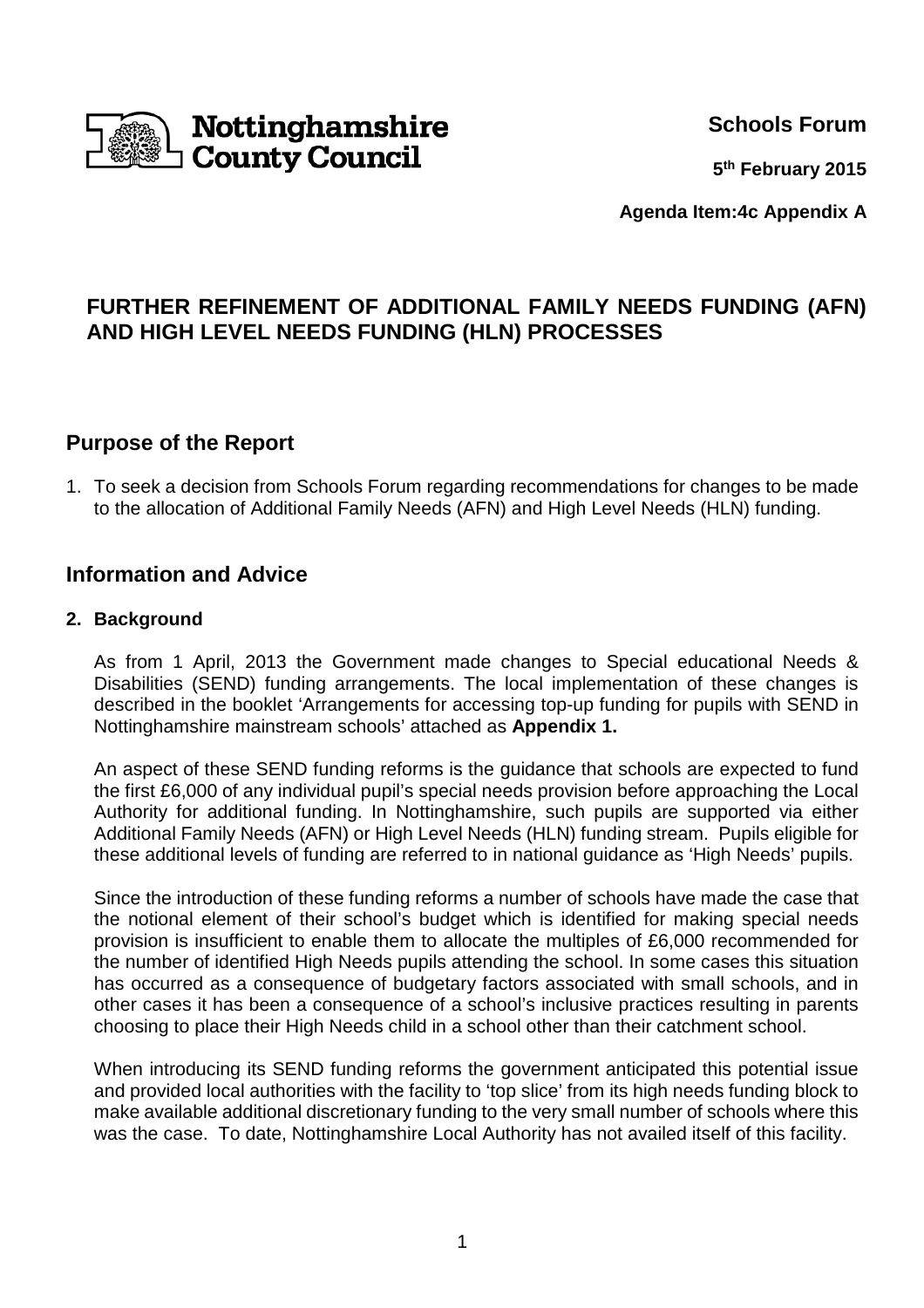Whilst the national funding reforms expect local authorities to make explicit to schools the element which is notionally available to make SEND provision, the guidance does not specify which factors are used to calculate the money available, nor the relative weightings of these factors. As from 1 April, 2015 the recommendation made to Schools Forum is that this notional SEND element is calculated as being the sum of 100% of three factors: Prior attainment, Looked After Children (LAC), and Deprivation. The calculation of a school's notional SEND element using these three factors has been made to identify the very small number of schools where additional discretionary funding is to be made; in comparator authorities, the equivalent calculation includes a percentage of the basic entitlement factor, resulting in a much higher notional SEND element to schools' budgets. Schools are not required to limit funding for SEND provision to the notional SEND amount identified in their overall budget.

A paper was presented to, and agreed by Schools Forum in December 2013 recommending changes to the formula used to allocate the AFN and Family Network Funding (FNF). This included the recommendation that the minimum level of AFN funding (AFN low) should fall in the band £2,000 to £4,000. It follows that the total number of pupils deemed to be High Needs pupils can be calculated as all pupils receiving either HLN funding, or AFN funding which is at least £2,000 per annum.

This paper proposes a model whereby the Local Authority provides additional SEND money to those schools whose notional SEND budget element is not currently sufficient to fund the multiples of £6,000 that they would be expected to spend on identified High Needs pupils who attend the school. **Appendix 2** shows the number of schools where this was the case when the proposal is modelled using 2013-14 pupil and budget figures. It shows:

- there would have been 41 schools where the notional SEND element was less than the number of identified High Needs pupils x £6,000
- the shortfall in funding by school
- the cost of funding the overall shortfall would have been £245,839
- this overall shortfall represents 1.9% of the total AFN/FNF/HLN budget for 2013-14 which was £12,612,440

### **3. The model being proposed**

- (i) The notional SEND element of each school's budget is defined as the sum of three of the factors which are used to determine the school's overall budget, namely Prior attainment, Deprivation, and Looked After Children (LAC)
- (ii) The number of High Needs pupils attending the school is calculated as the number of pupils for whom either HLN or AFN funding has been agreed, with the level of AFN funding being no lower than £2,000 per annum. The number of pupils for whom this is the case will be determined from the returns sent by schools to SEND Policy & Provision by each February.
- (iii) Funding is provided as an additional annual allocation directly to those schools where there is a shortfall between the notional SEND element of their school budget and the number of identified High Needs pupils multiplied by £6,000. This additional funding would be provided by the end of the summer term once the calculations have been made, and would not be affected by any movement of pupils between schools midyear.
- (iv) This additional funding is provided from the increase in the High Needs allocation made to the Local Authority for the 2015-16 financial year, thereby increasing the size of the